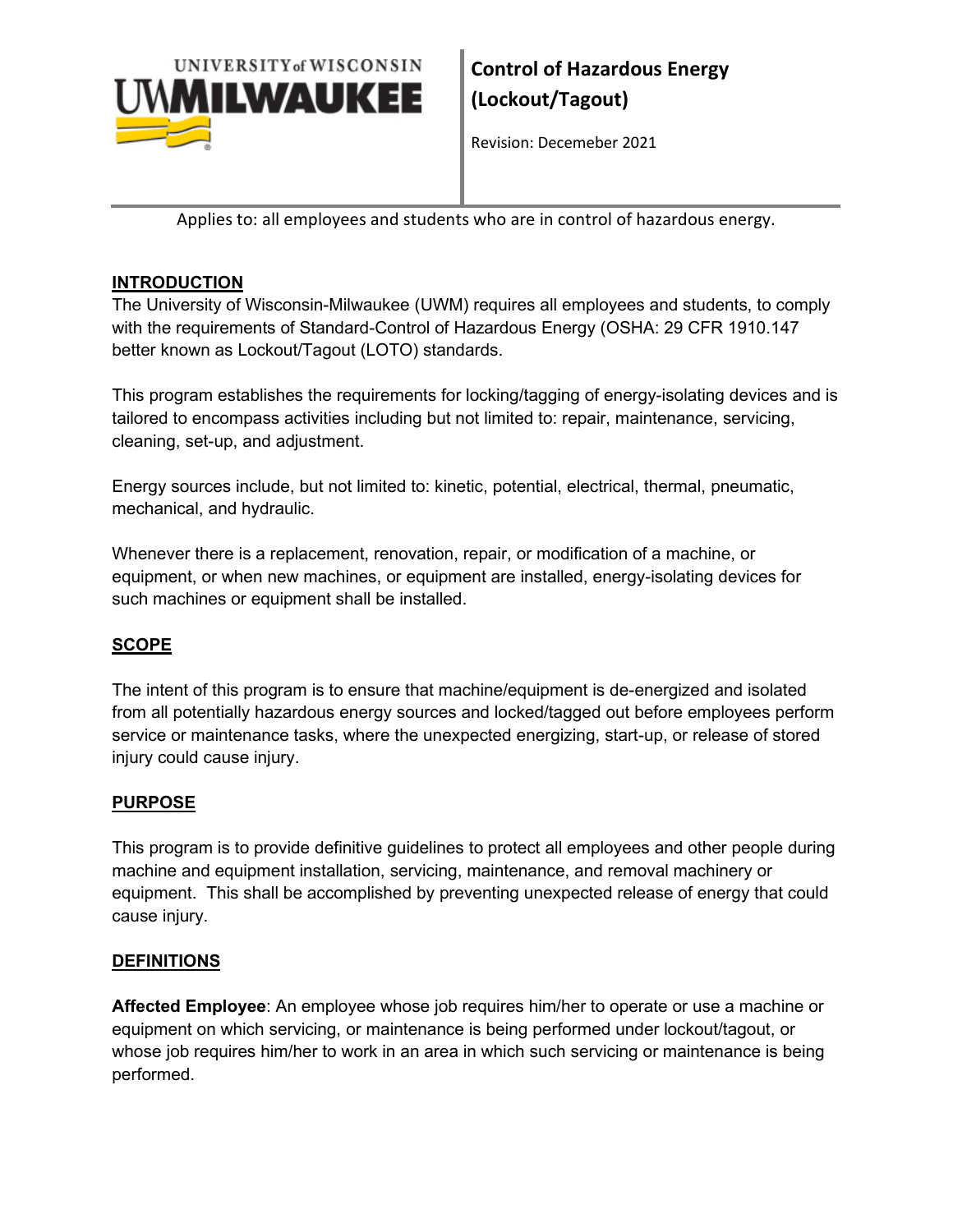**Authorized Employee**: A person who locks/tags out machines or equipment in order to perform servicing or maintenance on that machine or equipment. An affected employee becomes an authorized employee when that employee's duties include performing servicing or maintenance covered under this section.

**Capable of Being Locked Out:** An energy isolating device is capable of being locked out if it has a hasp or other means of attachment to which, or through which, a lock can be affixed, or it has a locking mechanism built into it. Other energy isolating devices are capable of being locked out, if lockout can be achieved without the need of dismantle, rebuild, or replace the energy isolating device or permanently alter its energy control capability.

**Energized**: Machines and equipment are energized when they are connected to an energy source, or they contain residual or stored energy.

**Energy Isolating Device:** A mechanical device that physically prevents the transmission or release of energy, including but not limited to the following:

- A manually operated electrical circuit breaker
- A disconnect switch
- A manually operated switch by which the conductors of a circuit can be disconnected from all ungrounded supply conductors

Push buttons, selector switches and other control circuit type devices **are not** energy isolating devices.

**Energy Source**: Any source of electrical, mechanical, hydraulic, pneumatic, chemical, thermal, or other energy.

**Kinetic Energy:** The energy of motion; energy resulting from moving objects such as released loads and uncoiled springs. Wind energy is the kinetic energy of air in motion. Wind energy is often overlooked as an energy that must be locked out. Example: when changing a belt, any part that can be moved by the wind, must be locked out.

**Lockout**: The placement of a lockout device on an energy-isolating device, in accordance with an established procedure, ensuring that the energy-isolating device and the equipment being controlled cannot be operated until the lockout device is removed.

**Lockout Device:** A device that utilizes a positive means such as a lock, either key or combination type, to hold an energy isolating device in a safe position and prevent the energizing of a machine or equipment.

**Normal Production Operations:** The utilization of a machine or equipment to perform its intended production function.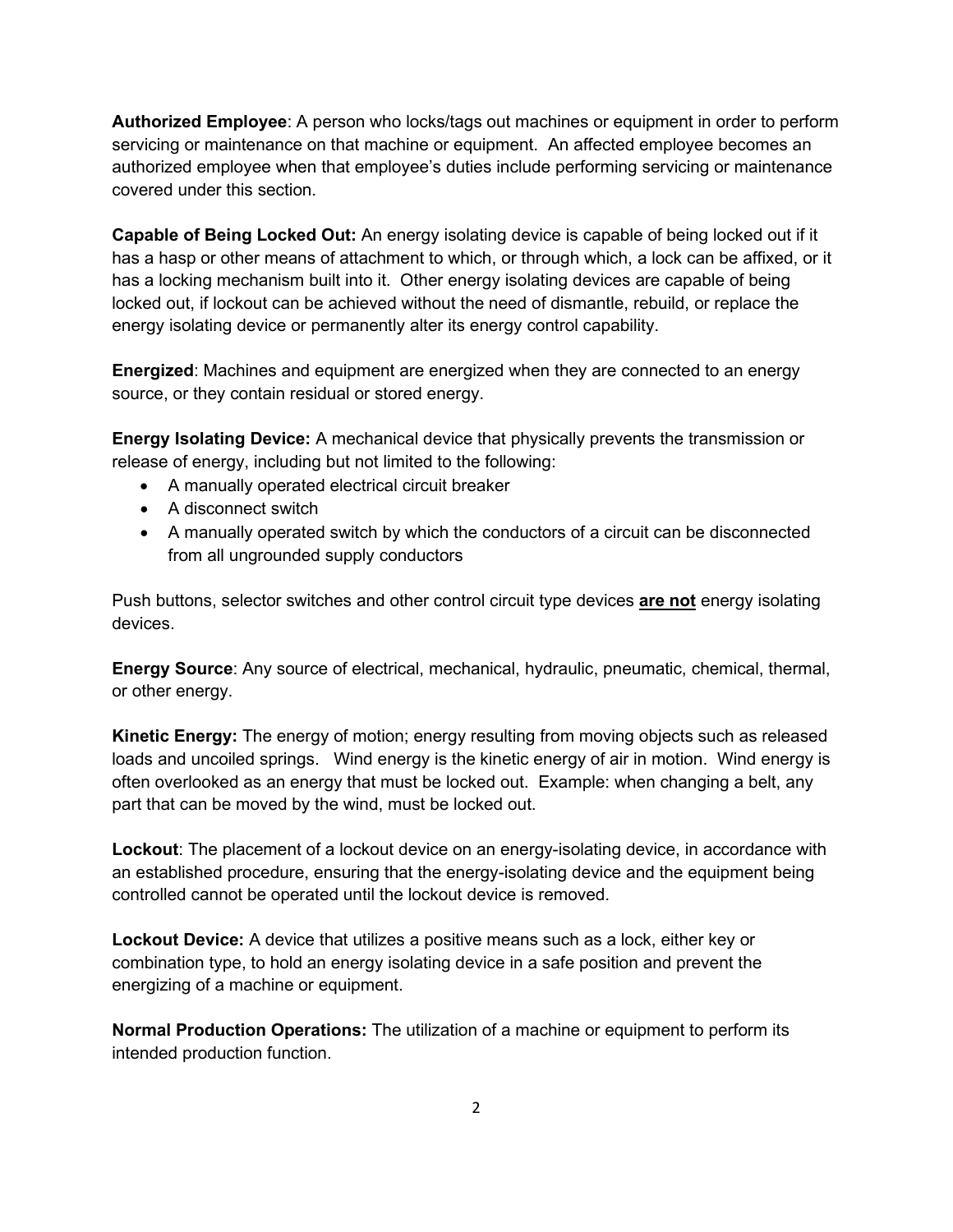**Other Employees**: All employees who are or may be in an area where energy control procedures may be utilized. This may include contractors or other building occupants such as faculty and students.

**Servicing and/or Maintenance:** Workplace activities such as constructing, installing, setting up, adjusting, inspecting, modifying, and maintaining and/or servicing machines or equipment. These activities include lubrication, cleaning or unjamming of machines or equipment and adjusting or tool changes, where the employee may be exposed to the unexpected energization or start-up of the equipment or release of hazardous energy.

**Setting Up:** Any work performed to prepare a machine or equipment to perform its normal production operation.

**Residual Power**: Energy which is retained in a system, machine or unit when the supply line disconnect is placed on the OFF position. Power capacitors and electric or magnetic fields are examples that may have residual power if not properly dissipated.

**Residual Pressure**: The differential pressure remaining within a component after the pressure source is closed off.

**Tagout:** The placement of a tagout device on an energy-isolating device, in accordance with an established procedure, to indicate that the energy-isolating device and the equipment being controlled may not be operated until the tagout device is removed.

**Tagout Device**: Any prominent warning device, such as a tag and a means of attachment that can be securely fastened to an energy-isolating device to indicate that the machine or equipment to which it is attached may not be operated until the tagout device is removed.

#### **RESPONSIBILITIES**

#### **UWM Management**

• It is the responsibility of UWM to ensure that every department affected by lockout/tagout shall comply with all aspects of this program.

#### **UWM Safety & Assurances**

- Develop, implement, and maintain UWM's Energy Control (Lockout/Tagout) Program.
- Assist departments in implementation of this program; including training materials and training.
- Provide consultation and assistance as requested.
- Evaluate each department's program on a periodic basis to ensure its effectiveness.

#### **Supervisors**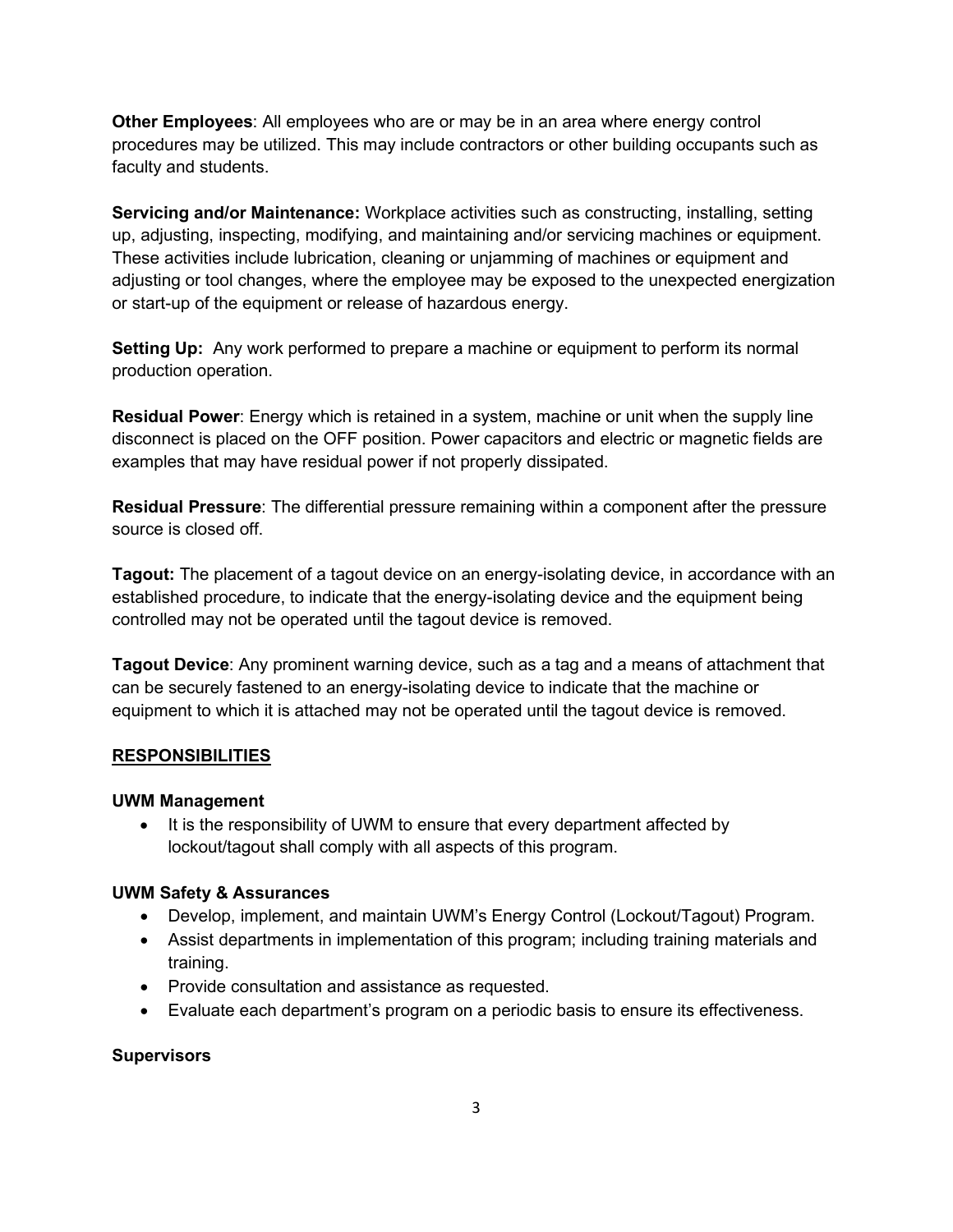- Identify all work area hazardous energy sources or equipment that requires lockout/tagout.
- Develop, implement, and enforce specific energy control procedures for each hazardous energy source.
- Provide resources, such as, tags, locks, and keys; maintain accurate inventory of all resources.
- Maintain a list of authorized persons, trained in lockout/tagout procedures perform lockout/tagout work.
- Review and assess all lockout/tagout procedures annually; ensure the overall efficiency of the program.
- Maintain and an accurate documentation of operating procedures for de-energizing machines and equipment.
- Contact University Safety & Assurances for assistance with any revisions.
- Maintain training and retraining documentation; enter in TMA.
- Ensure that an effective lockout/tagout program is in place and followed; this shall be done through documented observations of employees performing a lockout application.

#### **Authorized Employees**

- Participate in lockout/tagout training and ensure full compliance with UWM's lockout/tagout procedures.
- Follow instructions for de-energizing machinery and/or equipment before performing servicing or maintenance.
- Notify all affected personnel that lockout/tagout of equipment is required and the reason for locking the machinery or equipment.
- Report violations to their immediate supervisor.

# **Affected Employees**

- Participate in lockout/tagout training and ensure full compliance with UWM's lockout/tagout procedures.
- Shall never remove and lockout/tagout device.
- Shall never attempt to energize or operate any piece of equipment being serviced or repaired that has a lock or tag on it.
- Report violations to their immediate supervisor.

# **Contractors should have their own LOTO program and should provide UWM a copy of it to show that they have a program.**

#### **PROGRAM DETAILS**

Employees or contractors who perform installation, servicing, and maintenance tasks on machinery or equipment shall comply with LOTO procedures when the following situations exist: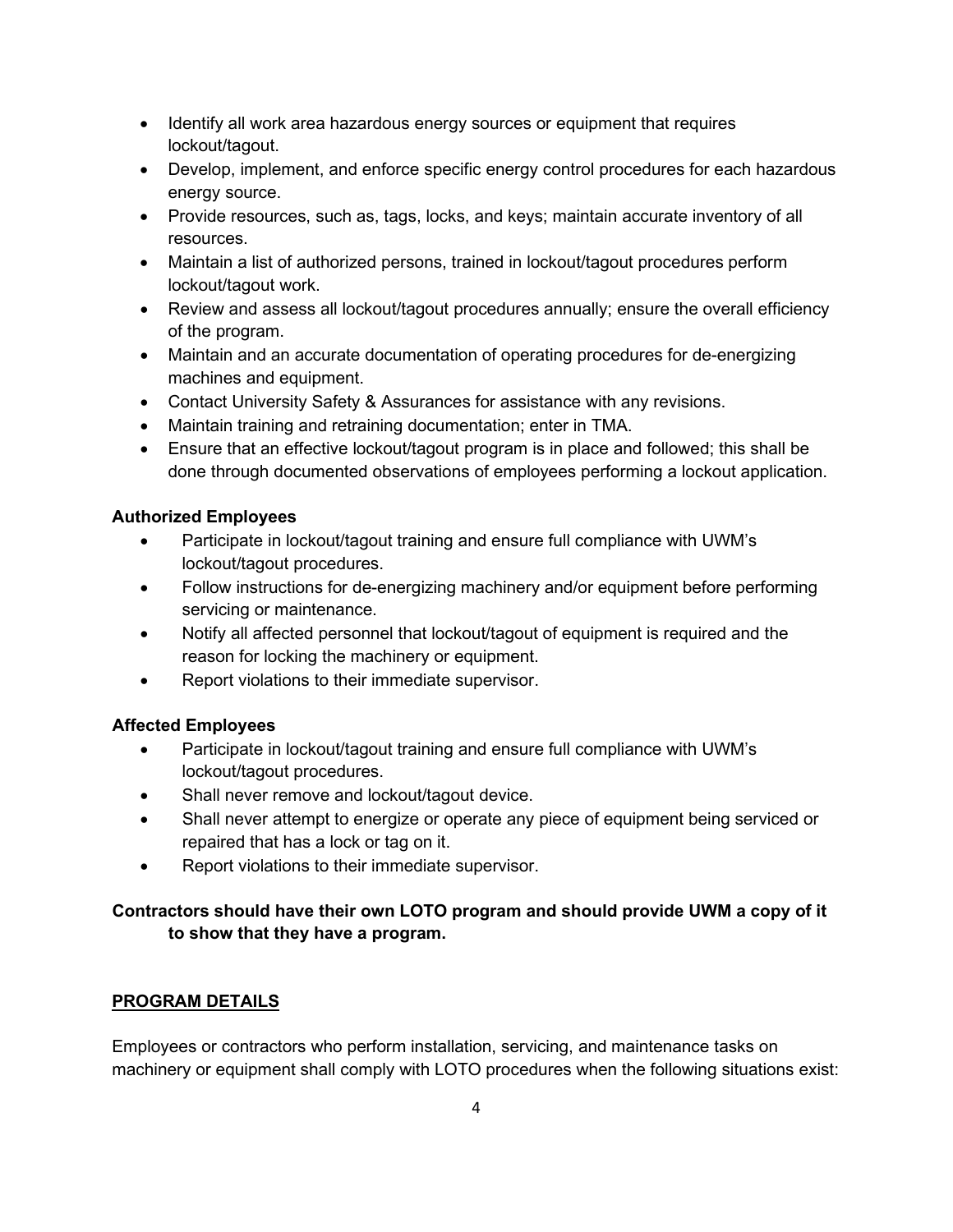- 1. When the machine or piece of equipment has the potential for unexpected energizing or start-up and when the release of stored energy could cause injury.
- 2. When the employee is required to remove or bypass a guard or other safety device.
- 3. When an employee is required to place any part of their body into an area of a machine or piece of equipment where an associated danger zone exists during a machine operating cycle.
- 4. Renovation work that requires connection to energized equipment.
- 5. When new construction is connected to utility systems such as water, gas, steam, or electrical systems, and capable of containing hazardous energy.

# **LOCKOUT/TAGOUT PROCEDURE**

## **Preparation for Shutdown**

Before an authorized or affected employee turns off a machine or equipment, the authorized employee shall have sufficient training and knowledge on the type and magnitude of the energy, the hazards associated with the energy to be controlled, and how to control the hazardous energy.

## **Identification of All Energy Sources**

The location of all electrical, hydraulic, pneumatic, and other sources feeding the machine or equipment must be identified. Any questionable energy source(s) must be clarified by the supervisor, prior to work beginning. All sources must be locked/tagged out before any work can be performed.

# **Exceptions to the LOTO Procedure**

- Cord & Plug: LOTO procedures are not required in situations where the employee has complete control at all times of the cord and plug on electrical equipment and the accidental start-up or energizing is totally controlled by unplugging the equipment.
- Hot tapping: When a continuity of a vital service is essential, hot tap operations involving pressurized lines (steam, natural gas, etc.) may be completed without applying specific LOTO procedures.
	- $\circ$  This exception may only occur when shutdown is not feasible and engineering analysis of the hot tap procedure has been completed. Only qualified personnel, provided with adequate Personal Protective Equipment (PPE), training and equipment may perform hot tapping.
	- $\circ$  The Supervisor of the area must sign off, prior to starting hot tap work.

#### **Locks and Tags**

- Lockout devices shall be uniquely identified in at least one of the following criteria: color, shape, size.
- Lockout devices shall be substantial enough to prevent removal without the use of excessive force or unusual techniques, such as with the use of bolt cutters.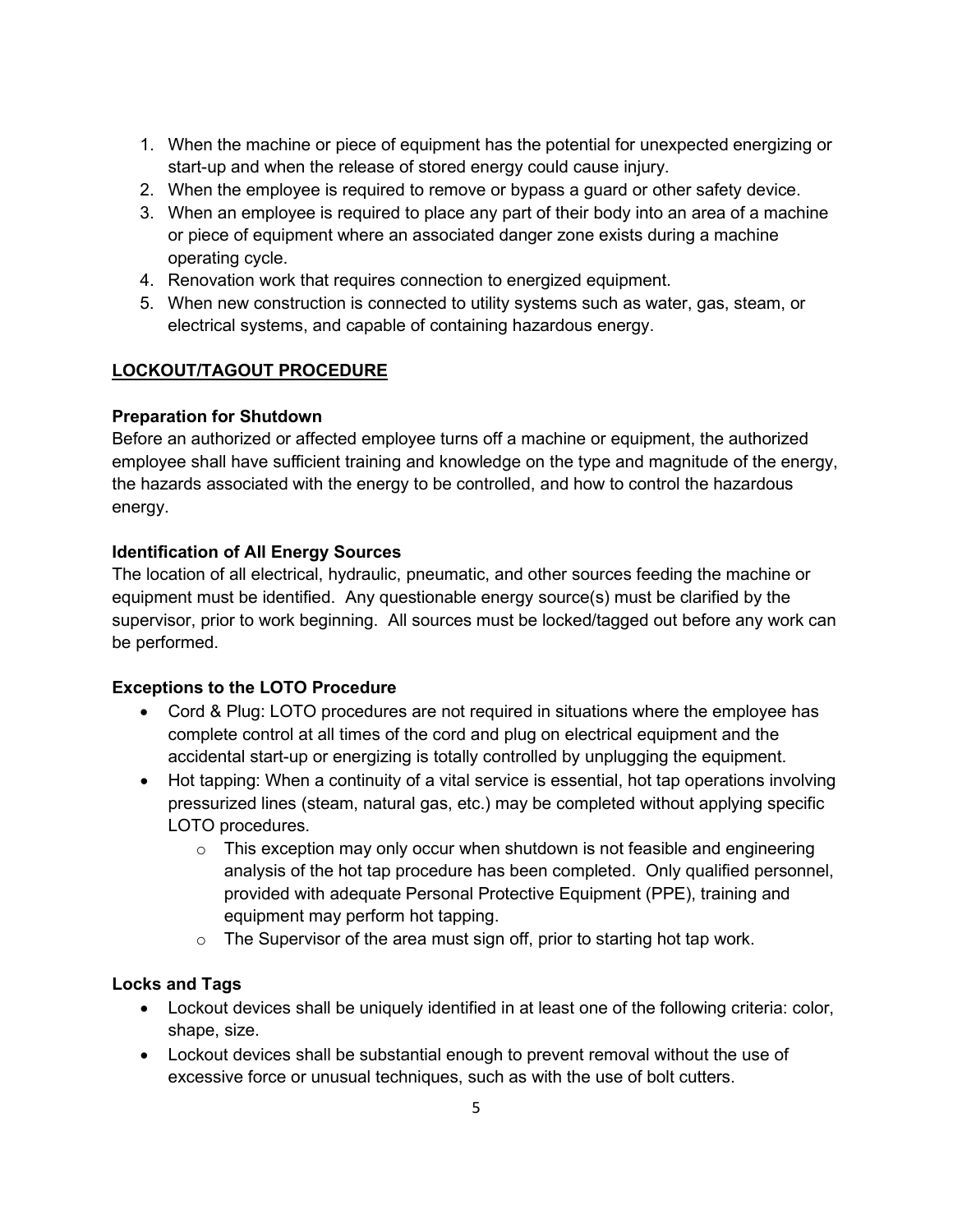- Lockout/tagout devices shall be affixed in a manner to hold the energy isolating devices in a "safe" or "off" position.
- Lockout/tagout devices shall be affixed to each energy isolating device by authorized employees only.
- Tagout devices shall be substantial enough to prevent inadvertent or accidental removal.
- Tagout devices shall be non-reusable, attached by hand, self-locking, and nonreleasable, with a minimum strength of no less than 50 pounds.
- Tags must indicate the reason for lockout, the name of the employee working on the equipment, how that employee may be reached, and the date & time the tag was put in place.
- Where tags are used in conjunction with locks, the tag shall be fastened at the same point at which the lock is attached.
- If a tag cannot be affixed directly to the isolating device, the tag shall be located as close as safely possible to the device. This will be immediately obvious to anyone attempting to operate the device.

#### **Locks When Feasible**

- 1. When an energy-isolating device (valve, breaker, switch, etc.) is capable of accepting a lock, a lockout shall be applied.
- 2. "Danger, Do Not Operate" tags shall only be used for **COANGER** COANGER lockout applications and shall be installed at the lockout point. The tags shall be used for no other application.



#### **Electrical Lockout/Tagout**

Electrical work requires a lock and a tag to be used together; however, a tag can be used by itself, only it the electrical disconnecting source does not have lockout capabilities.

This program is designed for electrical work of 600 volts or less. The adoption of this program is not intended to be used for medium and high voltage work over 600 volts or exposure to overhead power lines.

Only qualified persons shall use test equipment, to test the circuit elements and electrical part of equipment to which employees will be exposed. The qualified person shall verify that the circuit elements and equipment parts are de-energized.

Only licensed, qualified electricians may work on energized circuits. Electricians shall be responsible for using appropriate PPE, to ensure compliance with 29 CFR 1910.335. Personal protective equipment for electrical hazards shall meet, be used, and maintained in accordance with ANSI J6 series. Electricians shall also be aware and follow the approach distances for alternating current.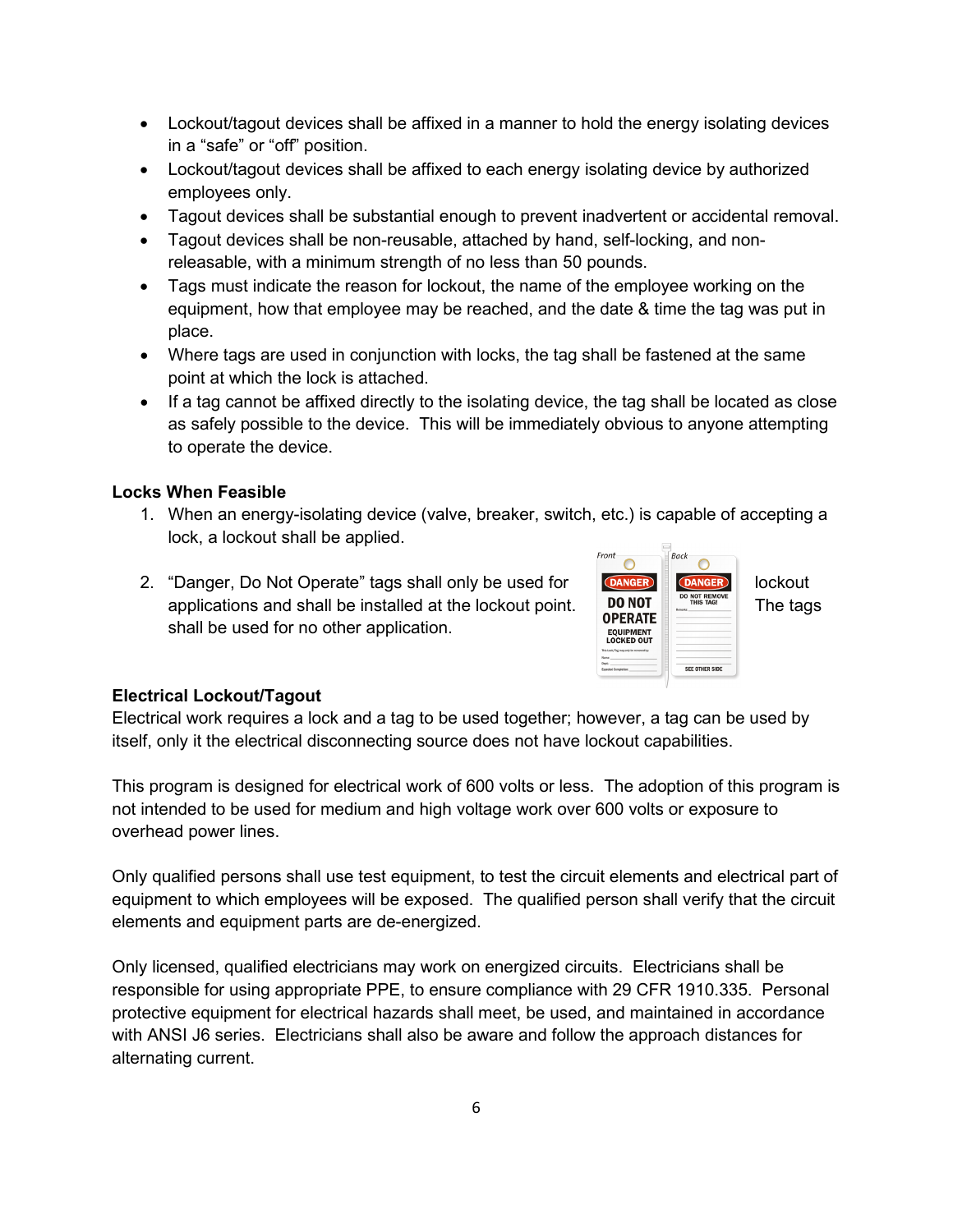#### **Machine or equipment shutdown**

- 1. The machine or equipment shall be turned off or shut down using Machine-Specific Lockout/Tagout Procedures. The Machine-Specific Lockout/Tagout Procedure will identify the machine, location, sources of hazardous energy (electrical, hydraulic, pneumatic, etc.), number of locks/tags required for de-energization, and location of the isolation points.
	- a. Energy Control Procedures should be located with piece of equipment
- 2. If no machine-specific procedure exists, complete a lockout work plan for the equipment to be locked out. Please see US&A for assistance.
- 3. The authorized employee completing lockout/tagout must verbally notify all affected employees that maintenance/servicing will occur and that the machine will be locked/tagged out.
- 4. Shut down the equipment. After the equipment has been shut down, all energy isolation devices must be operated to ensure that the machine/equipment has been successfully disabled from its' energy source(s).
- 5. The equipment shall be de-energized so that the machine or equipment is isolated from the energy source(s). This is accomplished by operating the appropriate switch, breaker, valve, or other device.
- 6. Apply the LOTO device. All energy-isolating devices (valves, breakers, switches, etc.) shall be locked out and tagged. A "Danger, Do Not Operate" tag shall be securely attached with the lock and shall possess the name of the person that applied the lockout and the date that it was applied.
- 7. Following isolation and lockout, and before any work begins, all stored and residual energy (such as that stored in capacitors, spring elevated machine members, rotating flywheels, hydraulic systems, air, gas, steam, water pressure, thermal energies, etc.) shall be dissipated and the equipment shall be reduced to a zero-energy state. This may involve but is not limited to:
	- Discharging capacitors on electrical equipment.
	- Venting and drawing pressurized fluids and gases.
	- Cooling off hot equipment.
	- Blocking of all machinery components, which could move, rotate, or fall.
	- Attaching electrical grounding devices.
	- Deactivation of toggle switches and/or push buttons.

If a possibility of re-accumulation of stored energy exists, verification of isolation shall be continued until the servicing or maintenance is completed, or until the possibility that the re-accumulation of energy no longer exists.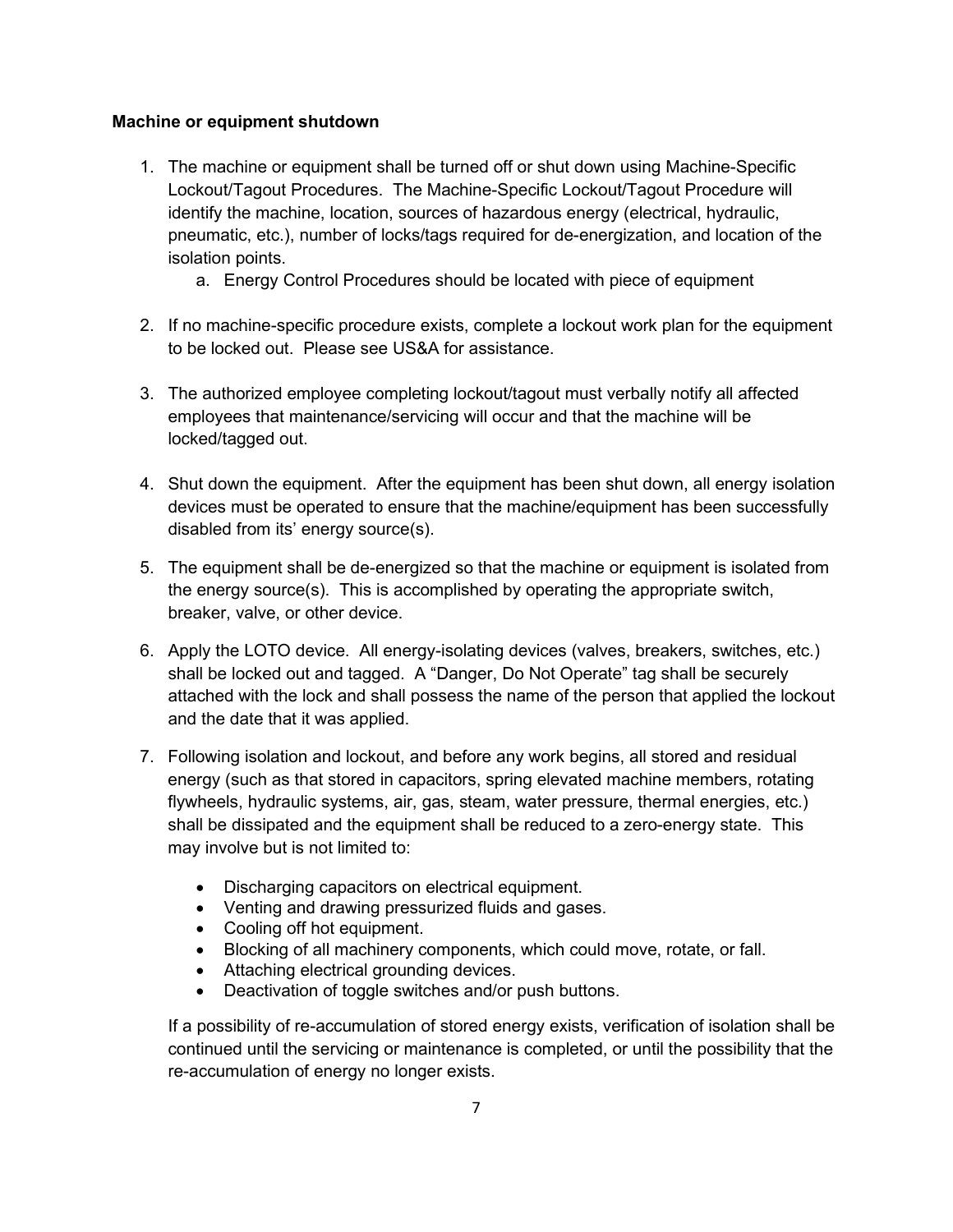- 8. Prior to starting work on machines or equipment that have been locked or tagged out; the authorized employee shall verify that isolation and de-energization of the machine or equipment have been completed. (This can be completed by visual inspection of vents and drains, electrical testing equipment, or by attempting to operate the system or equipment from the normal control station.)
- 9. Perform the repair or servicing task.
- 10. When servicing and maintenance have been completed and the machine or equipment is ready to return to normal operating condition, the following steps shall be taken:
	- Inspect the work area to be sure the equipment is fully assembled and operational.
	- Check to ensure that all remote controls are in the "off" or "neutral" position.
	- All devices positioned to dissipate stored energy are re-positioned as necessary for normal start-up.
	- Each lockout/tagout device shall be removed by the employee who applied the device.
	- Ensure the job site is secure and equipment is ready to be energized.
	- Ensure that all affected personnel, including the Building Chair, are informed that the equipment is to be re-energized and are stationed at a safe location.

#### **Shift or Personnel Changes**

Whenever an individual LOTO procedure is extended beyond one work shift, the individual LOTO procedure shall be switched over to a group LOTO procedure.

#### **Group LOTO Procedures**

Group LOTO is used whenever multiple repair workers and/or work shifts are involved.

When maintenance work is performed by contractors or by work groups different than the group that operates the equipment, information exchange must occur to ensure that all parties are aware of the LOTO status of machines/equipment.

Group LOTO follows all the requirements of the individual LOTO procedures listed above, but add the following requirements:

1. A primary owner/operator will be designated and must be an authorized employee. This employee will exercise primary responsibility for implementation of LOTO procedures for the equipment and machinery to be serviced. The primary owner/operator will coordinate operations with equipment operators before and after LOTO.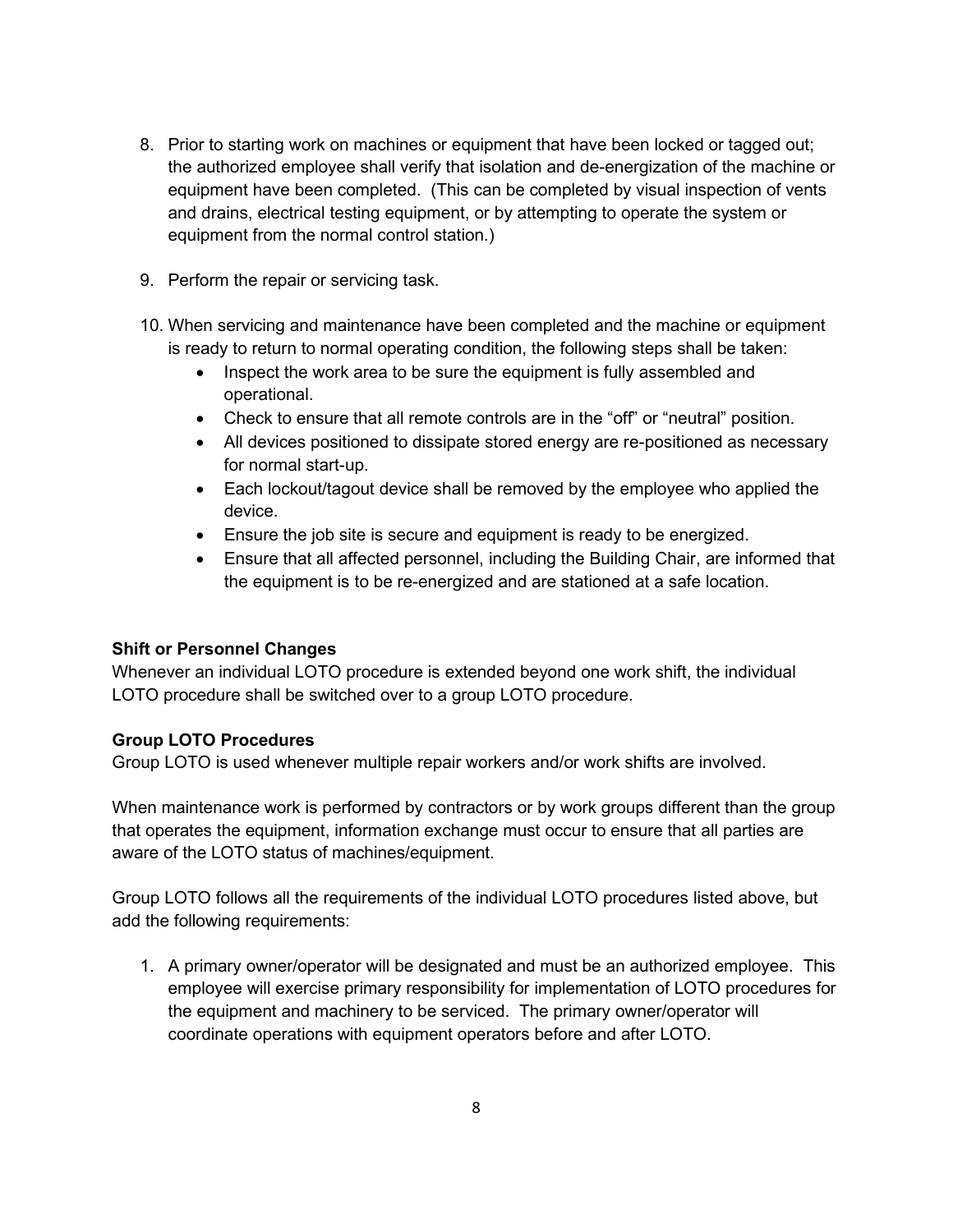- 2. A verification system must be implemented to ensure continued isolation and deenergizing of hazardous energy sources during maintenance and service operations. (Typically, this will be a lock box to store keys to locks on all energy-isolating devices). All keys will be placed in the lock box and the primary owner/operator will place a lock on the lock box containing the LOTO keys.
- 3. Each authorized employee working on the equipment shall individually verify that hazardous energy has been isolated and de-energized and place an individual lock on the lock box.
- 4. When more than one crew or trades craft is involved, a principal authorized employee who is responsible for the service repair group is designated. The service group supervisor will place a service supervisor lock on the group lock box and store the key in a mutually agreeable location.
- 5. When servicing work is complete, all workers will remove their individual locks and tags. The servicing supervisor will inspect the work site and equipment and then remove their lock from the lock box.
- 6. Specific written procedures must be developed and implemented for complex isolation systems or repair operation involving many workers over more than one work shift. Contact US&A for help with this.

# **Group Tagout Procedures**

Design characteristics of certain equipment prohibit the use of a lockout device. A tagout shall only be used when the design of equipment or machinery makes it unfeasible to use a lockout device.

Whenever tagout is independently used for the control of hazardous energy, the following steps shall be taken:

- 1. The tagout must be accomplished by a completed LOTO procedure work plan that states a tagout shall be used.
- 2. Tagout must comply with basic LOTO procedures.
- 3. Tags shall be affixed at the same location that a lock would have been attached.
- 4. Affected employees will be trained and made aware of the use of tags.
- 5. It must be emphasized that tags are only warning devices.
- 6. Acceptable methods of isolating equipment being tagged out include:
	- Removal of an isolating circuit breaker
		- Blocking of a control switch
		- Opening a second disconnecting device
		- Removal of a valve handle
- 7. Additional safety precautions should be taken to isolate equipment and to prevent energizing the equipment.

# **Removal of a Lockout Device (in an employee absence)**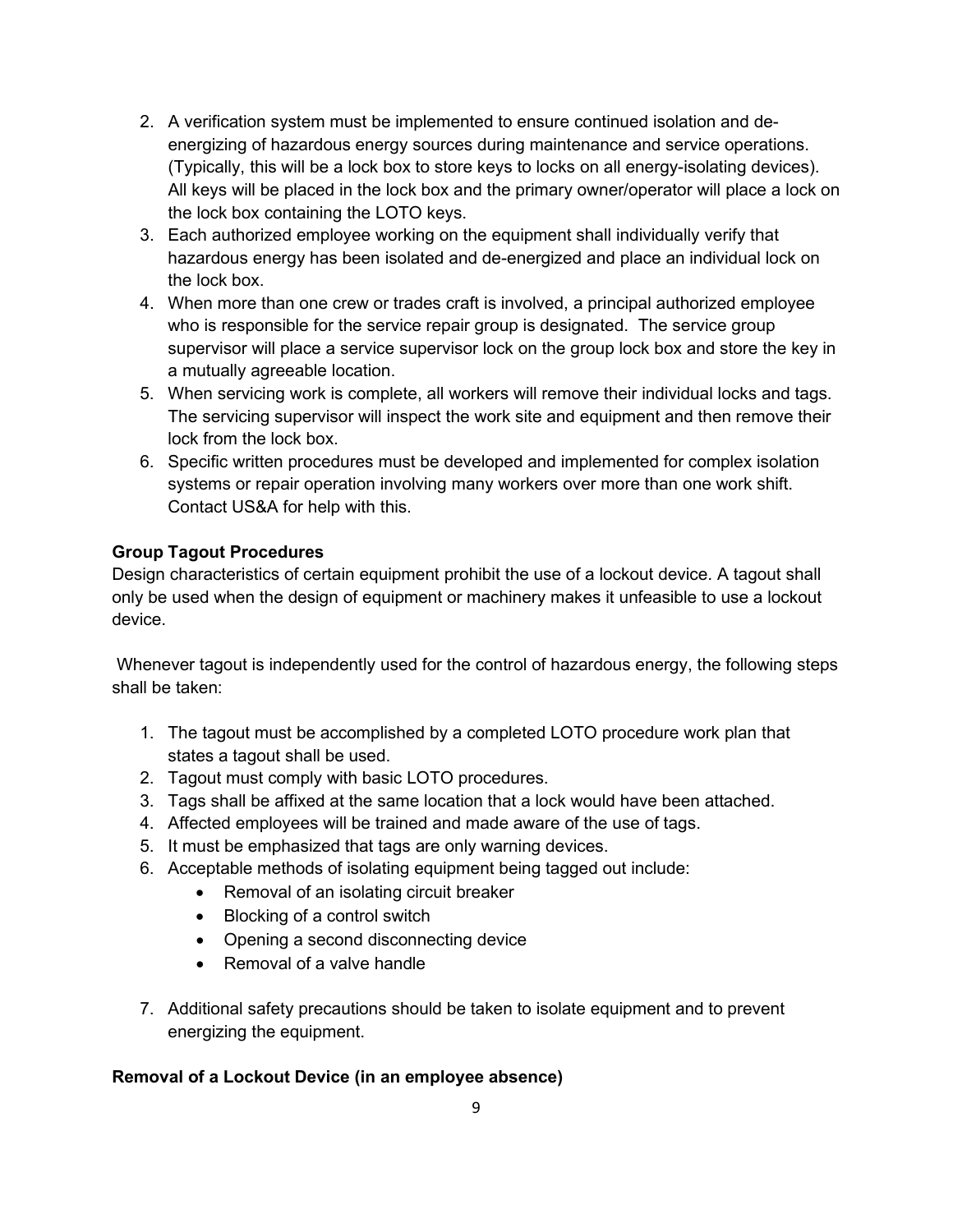Before any lockout is removed the employer must:

- Verify the employee is not on the premises.
- Attempt to contact the employee to verify job/equipment status.
- The Supervisor must sign off, before the removal of any lock. Authorization shall be part of the TMA work history.
- US&A must be notified prior to removal of any lock.
- Verify that the equipment can be safely energized.
- Inform the employee upon return that their lockout device was removed.
- Contact US&A for help with developing and implementing specific procedures for special situations.

## **TRAINING**

Training on the purpose, content, and function of the LOTO program is required for all employees who participate in or are affected by the LOTO of equipment.

Training can be obtained through Safety & Assurances and/or through department-specific training. Records must be kept showing training dates, attendance, items covered, and name of the presenter. Training must be documented in TMA; however, if you do not use TMA, all safety records must be sent to US&A.

Authorized employees shall receive training on:

- 1) the recognition and identification of potential hazardous and stored energy,
- 2) explanation and proper use of LOTO procedures,
- 3) proper use, application and removal of LOTO devices and systems,
- 4) specific area equipment LOTO procedures, and
- 5) how to deal with special conditions.

\*Authorized employees shall receive annual training.

Affected employees require him/her to operate or use a machine or piece of equipment on which servicing/maintenance are being performed and under lockout/tagout. An affected employee may be a UWM employee, staff, or student. It could also be a contractor, subcontractor, or visitor. If there are any questions as to who an affected person could be, please contact US&A for further clarification.

Affected employees shall receive training on:

- 1) Purpose and use of LOTO procedures,
- 2) How to recognize LOTO equipment, and
- 3) Prohibition on tampering with LOTO equipment.

Retraining is required when:

- 1) There is a new or revised energy control procedure,
- 2) An authorized employee's job duties change regarding LOTO,
- 3) The LOTO program changes,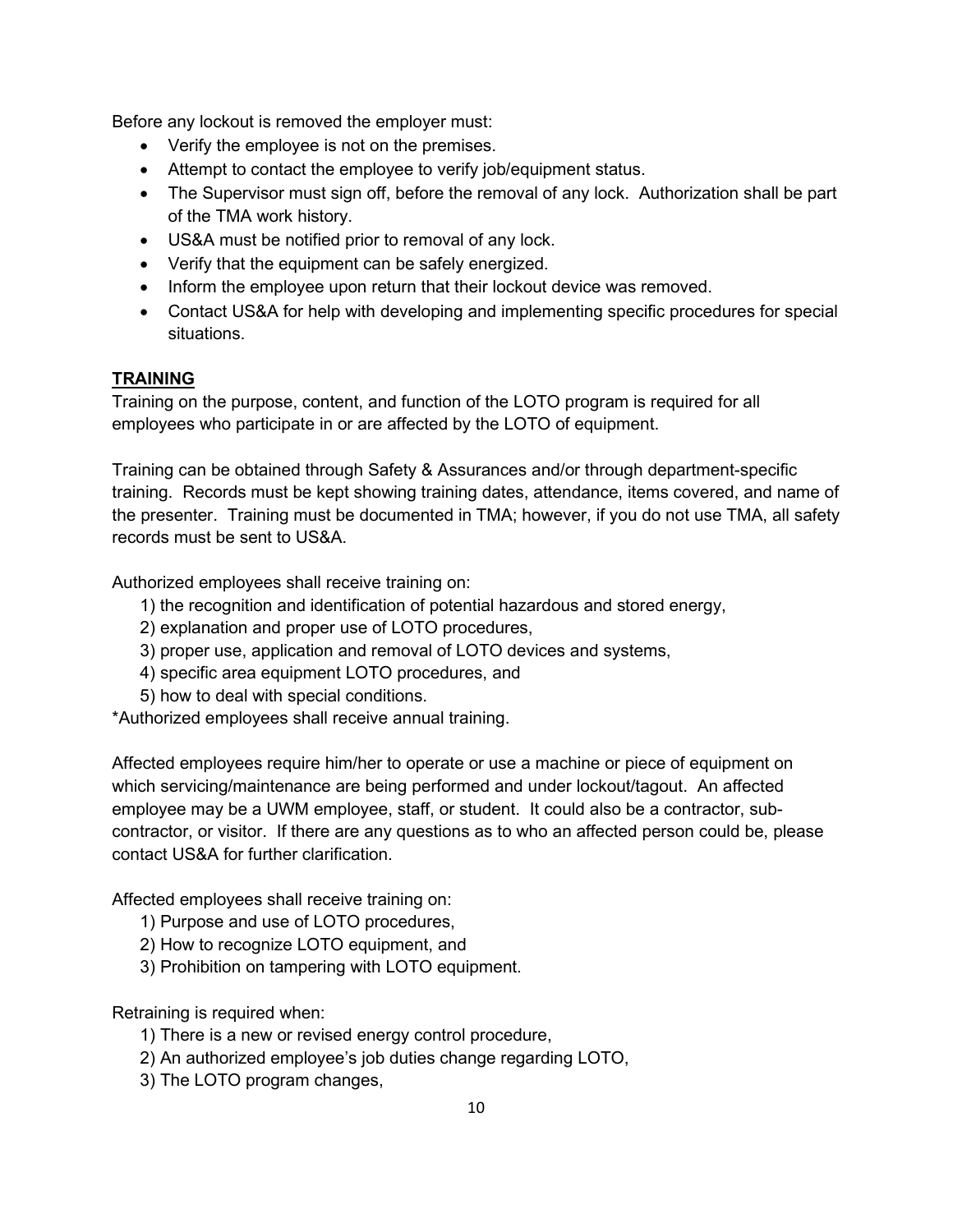4) Additional unique LOTO hazards arise (such as new equipment, modified processes, or the use of different LOTO devices), and,

5) Periodic inspections or program evaluation show employee deficiencies in LOTO procedure.

## **RECORDKEEPING**

All records applicable to the Hazardous Energy Control Program shall be maintained in the TMA database. Data entered into TMA is kept forever.

## **INSPECTIONS**

- University Safety & Assurances (US&A) shall conduct periodic inspection of the energy control procedure, at least annually, to ensure that the procedure and the requirements of this standard are being followed.
- The periodic inspection shall be performed by an authorized employee, other than the one(s) using the energy control procedure being inspected.
- Where lockout is used for energy control, the periodic inspection shall include a review, between the inspector and each authorized employee.
- Where tagout is used for energy control, the periodic inspection shall include a review, between the inspector and each authorized and affected employee.
- US&A shall certify that the periodic inspections have been performed. The certification shall include:

1) Identification of machine/equipment on which energy control procedure was utilized, 2) date of inspection,

- 3) Employees included in inspection, and
- 4) The person performing the inspection.

# **ENFORCEMENT**

- No employee shall install, service, remove, or perform electrical or mechanical maintenance on any electrical equipment or machinery unless he/she is trained, and "Authorized" for the specific tasks to be performed, which shall include the specific lockout procedures necessary for that task.
- Supervisors of Authorized Lockout/Tagout Employees shall periodically audit their employees on the job to ensure compliance with lockout procedures.
- Employees who fail to adhere to lockout and tagout procedures are subject to disciplinary action; up to and including termination of employment.